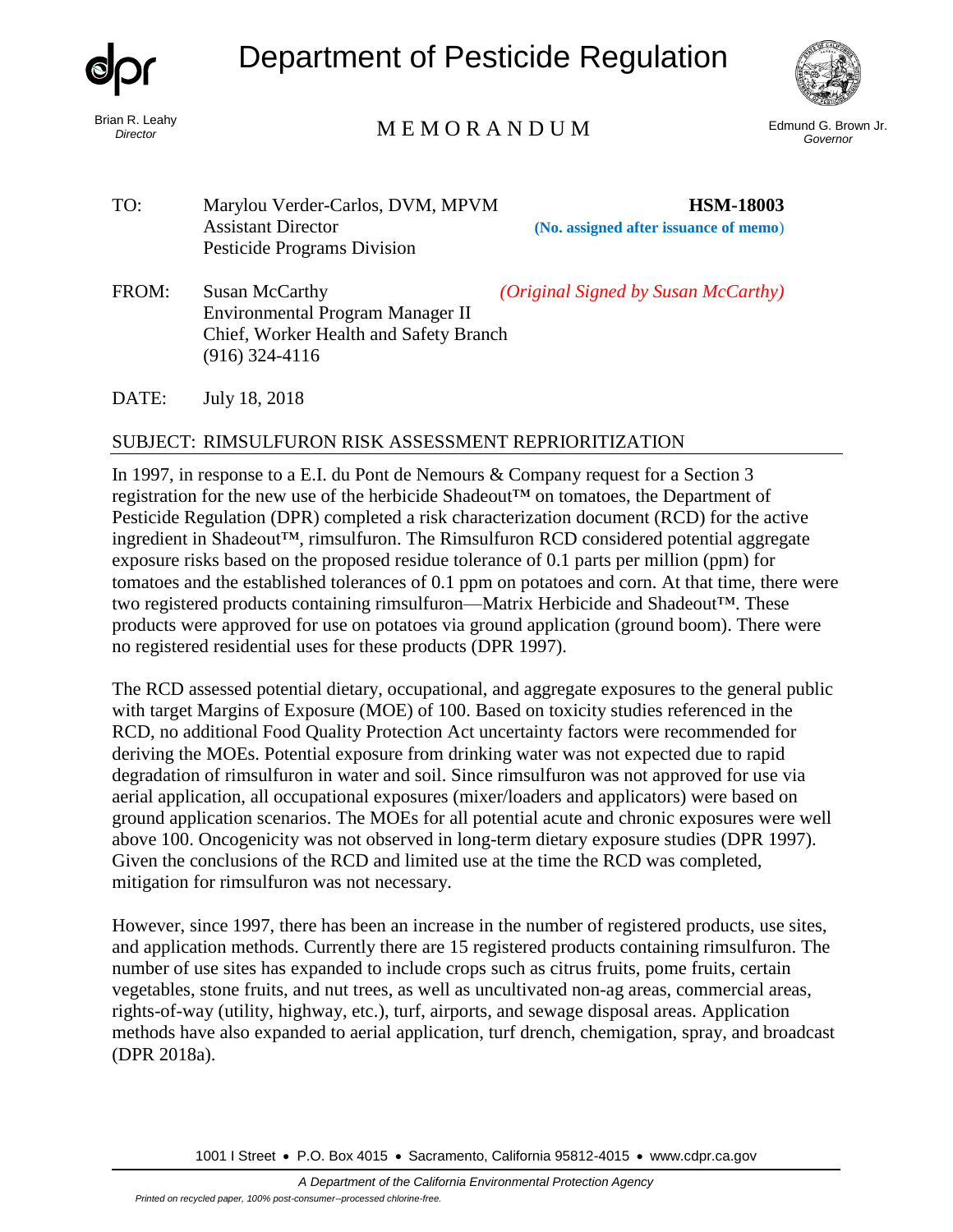Marylou Verder-Carlos, DVM, MPVM May 28, 2019 Page 2

According to the Pesticide Use Report database, rimsulfuron use has increased significantly over the last ten years from 2,225 pounds in 2007 to 24,948 pounds in 2016 (DPR 2018b). In terms of sales, rimsulfuron has trended upward over the last ten years, peaking at 49,258 pounds sold in 2015 (DPR 2018c).

According to Pesticide Illness Surveillance Program data, nine illness cases related to rimsulfuron were reported between 2000-2015, eight of which were classified as agriculturalrelated cases and one which was classified as a non-agricultural case. The two most recent cases occurred in 2015 (DPR 2018d).

Due to the increase in the number of registered products, use sites, and application methods since the RCD was completed in 1997, there is potential for aggregate exposure risk for humans to increase. Further, new toxicological studies recommending additional uncertainty factors may have become available since then. Given these changes, increase in use and sales, and recent illness cases, we recommend that rimsulfuron be reprioritized for risk assessment.

Your approval of this conclusion is requested.

cc: Kevin Solari, Environmental Program Manager I Ann Schaffner, Senior Environmental Scientist (Supervisory) Diana Le, Environmental Scientist

### APPROVAL

*(original signed by M. Verder-Carlos) July 18, 2018* Marylou Verder-Carlos, DVM, MPVM Date Assistant Director

Pesticide Programs Division

#### **REFERENCES**

Department of Pesticide Regulation. 1997. Assessment of the Tolerances for Section 3 Registration of Shadeout™ (Rimsulfuron) on Tomatoes. Medical Toxicology Branch, California Department of Pesticide Regulation, California Environmental Protection Agency, Sacramento, CA. Available at: <https://www.cdpr.ca.gov/docs/risk/rcd/rimsulfur.pdf> (accessed March 8, 2018).